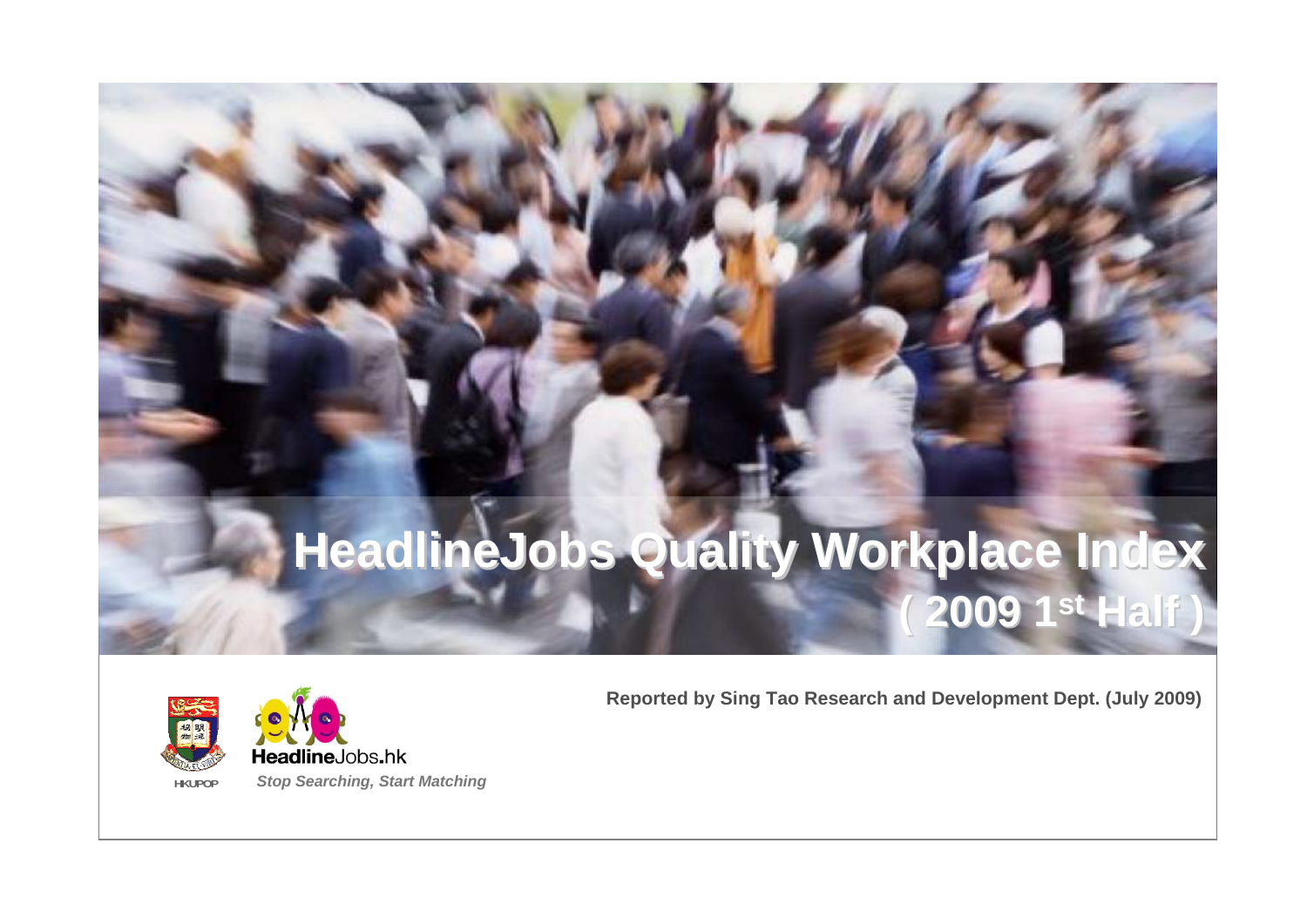**HeadlineJobs Quality Workplace Index 2009H1 – Presentation**

#### **Agenda**

- •**Survey Methodology Survey Methodology**
- •**Survey Findings** 
	- **Job seeking rate amid economic recession Job seeking rate amid economic recession**
	- –**Job satisfaction amid economic recession Job satisfaction amid economic recession**
	- **Work stress amid economic recession Work stress amid economic recession**
- •**Q&A**



*Stop Searching, Start Matching*

- **1. Employees Employees**
- **2. Job-seekers seekers**
- **3. Employers Employers**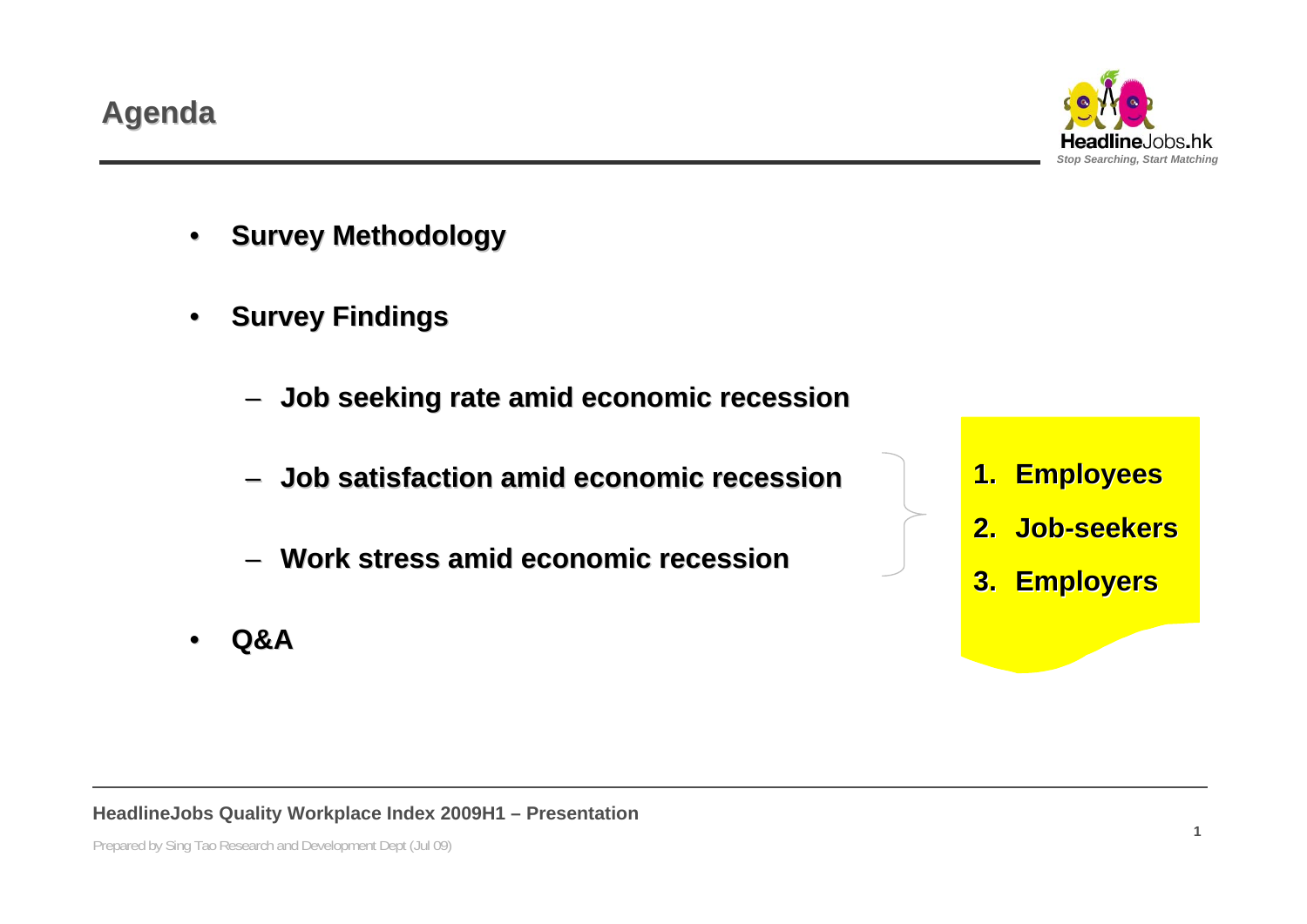## **Survey Methodology Survey Methodology**



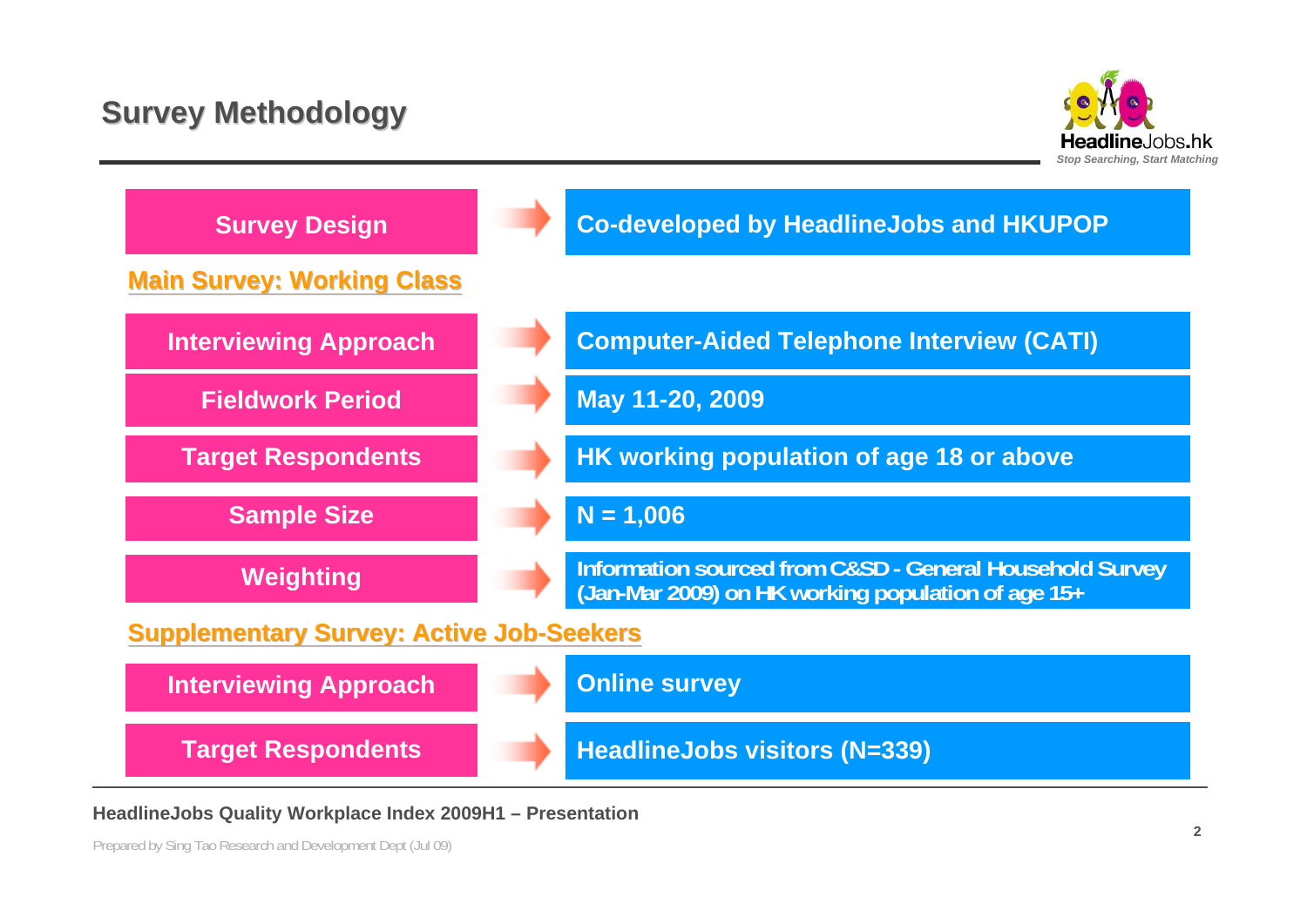#### **5 Main Drivers to Job Satisfaction**



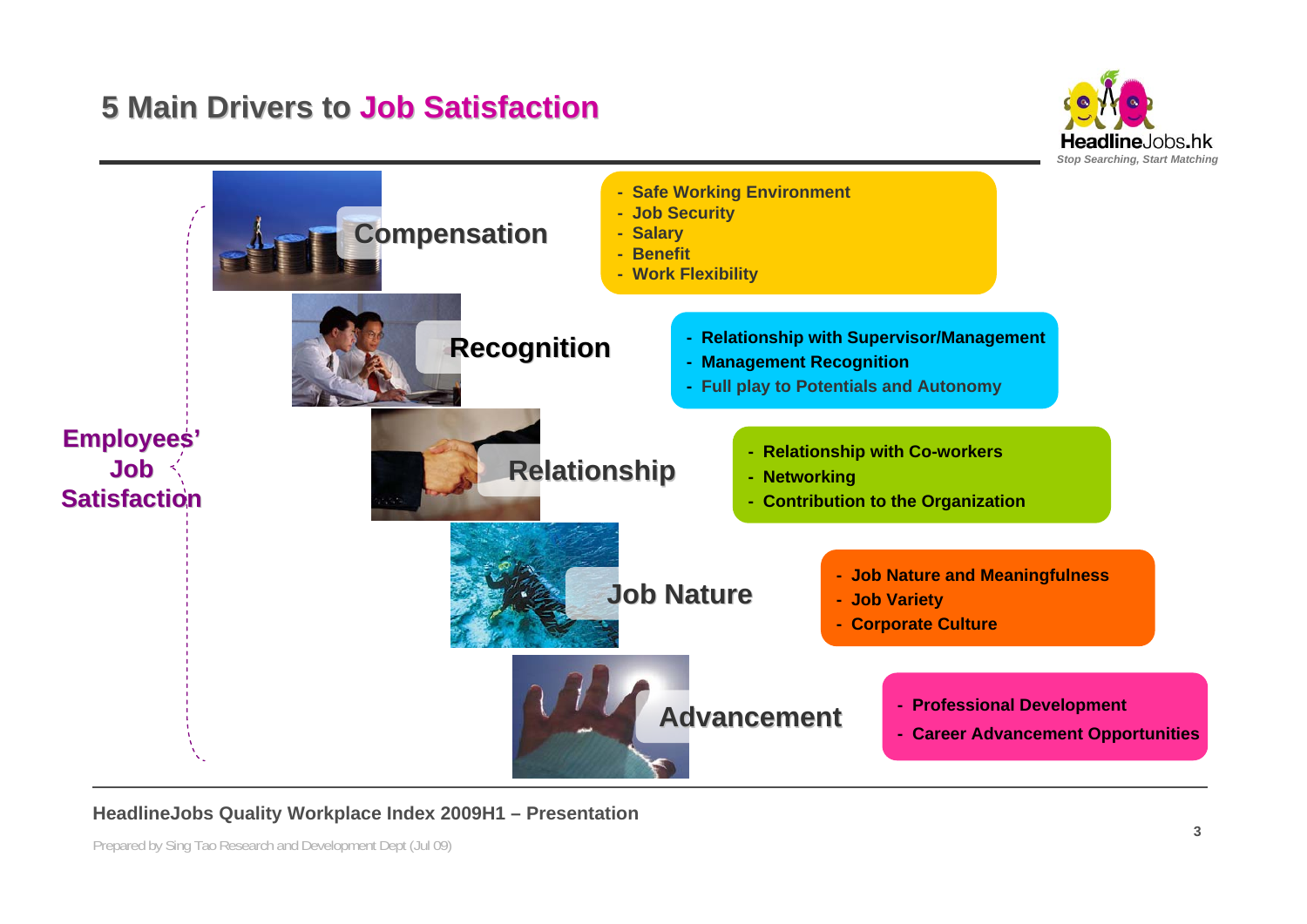

# **Survey Findings on Survey Findings on Overall Job-seeking Rate**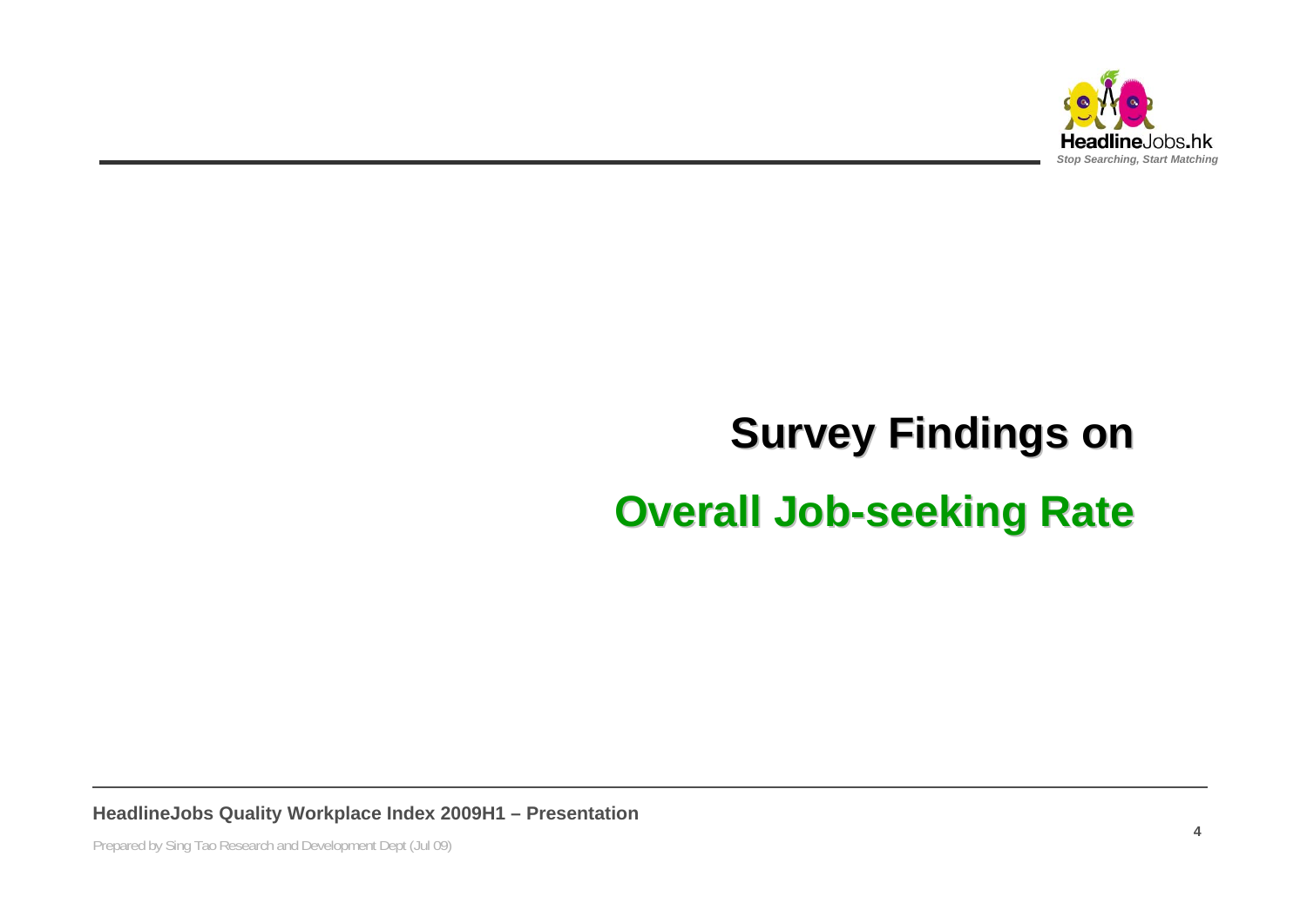## **HK working population of age 18 or above HK working population of age 18 or above**

**Job seeking rate amid economic recession Job seeking rate amid economic recession**



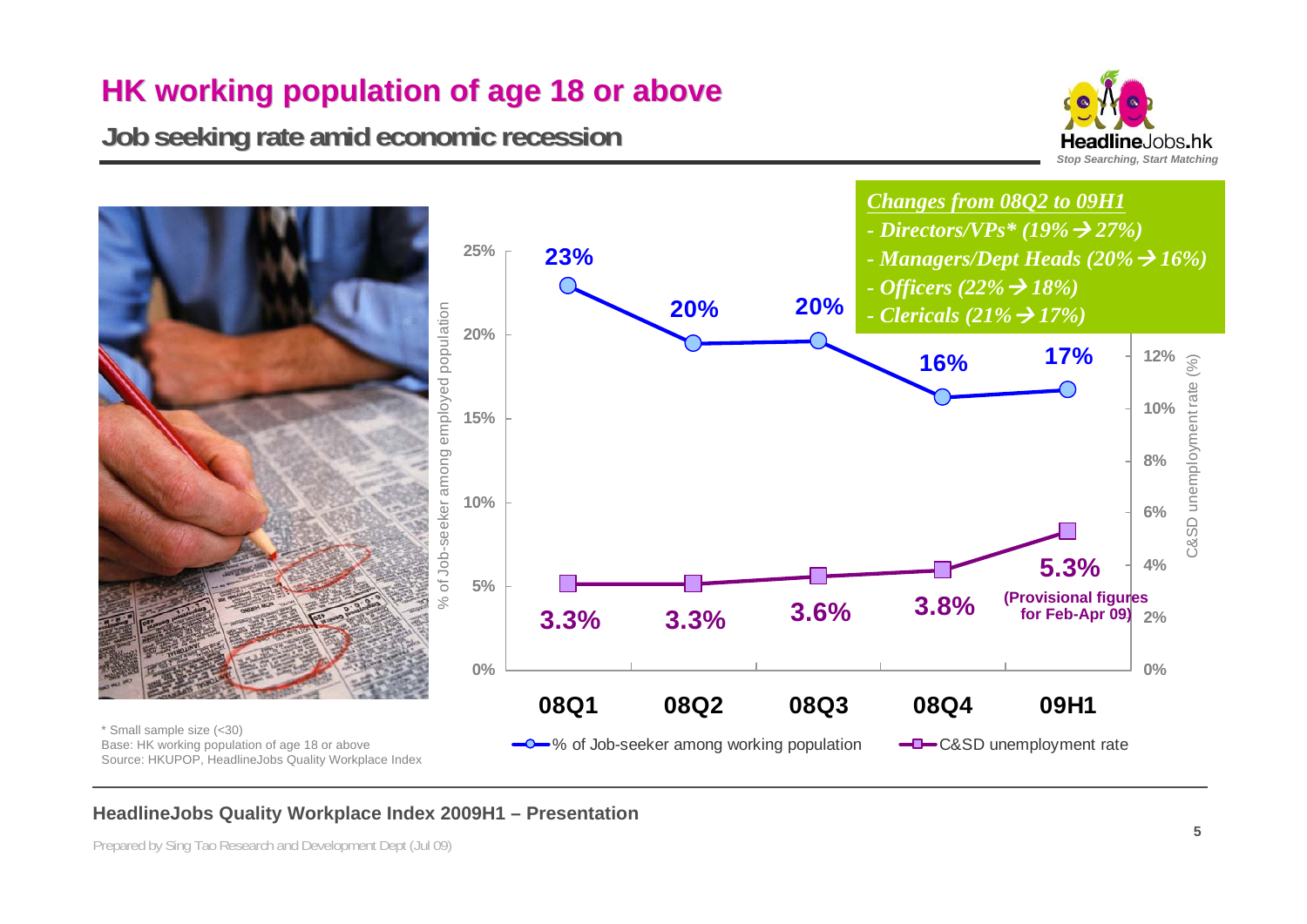

# **Survey Findings on Employees Employees**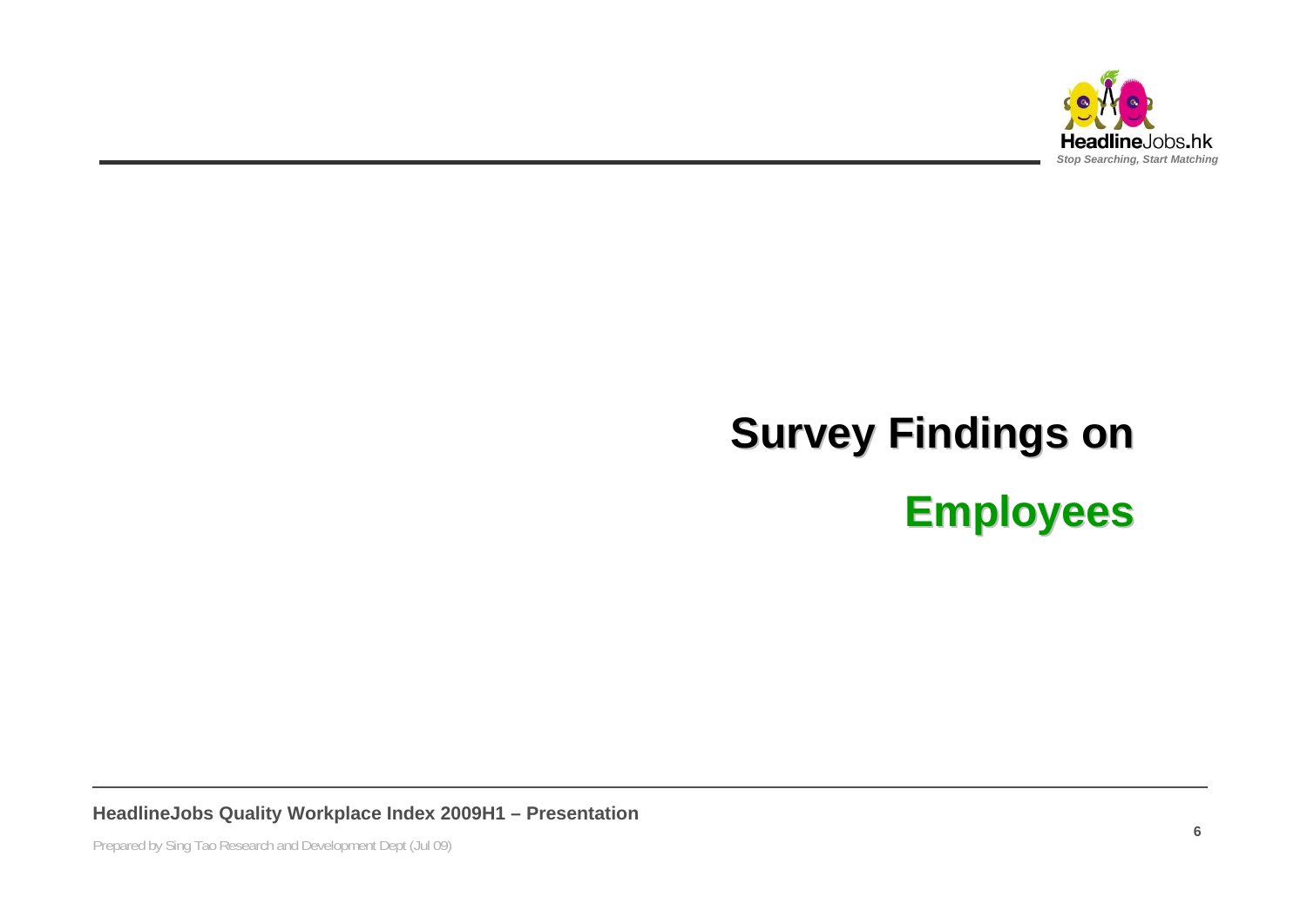### **Importance of 16 factors of job satisfaction amid economic recession**

Importance

1

Salary



09H1

Safe Working Environment



|                                                                                             | $\overline{2}$ | <b>Safe Working Environment</b>         | <b>Job Security</b>                     |  |  |
|---------------------------------------------------------------------------------------------|----------------|-----------------------------------------|-----------------------------------------|--|--|
|                                                                                             | 3              | Relationship with Co-workers            | Salary                                  |  |  |
|                                                                                             | $\overline{4}$ | <b>Job Security</b>                     | <b>Relationship with Co-workers</b>     |  |  |
|                                                                                             | $\overline{5}$ | <b>Management Recognition</b>           | Relationship with Supervisor/Management |  |  |
|                                                                                             | 6              | Relationship with Supervisor/Management | <b>Management Recognition</b>           |  |  |
|                                                                                             | 7              | <b>Benefits</b>                         | <b>Benefits</b>                         |  |  |
|                                                                                             | 8              | <b>Professional Development</b>         | <b>Professional Development</b>         |  |  |
|                                                                                             | 9              | Full Play to Potentials and Autonomy    | Full Play to Potentials and Autonomy    |  |  |
|                                                                                             | 10             | Contribution to the Organization        | Contribution to the Organization        |  |  |
|                                                                                             | 11             | Job Nature and Meaningfulness           | Job Nature and Meaningfulness           |  |  |
|                                                                                             | 12             | <b>Career Advancement Opportunities</b> | <b>Corporate Culture</b>                |  |  |
|                                                                                             | 13             | Corporate Culture                       | Networking                              |  |  |
|                                                                                             | 14             | Networking                              | <b>Career Advancement Opportunities</b> |  |  |
|                                                                                             | 15             | <b>Job Variety</b>                      | <b>Job Variety</b>                      |  |  |
|                                                                                             | 16             | <b>Work Flexibility</b>                 | <b>Work Flexibility</b>                 |  |  |
| "Importance" refers to the level of importance of the 16 rated factors of job satisfaction. |                |                                         |                                         |  |  |
|                                                                                             |                |                                         |                                         |  |  |

#### Base: Employees of age 18 or above Source: HKUPOP, HeadlineJobs Quality Workplace Index

08Q2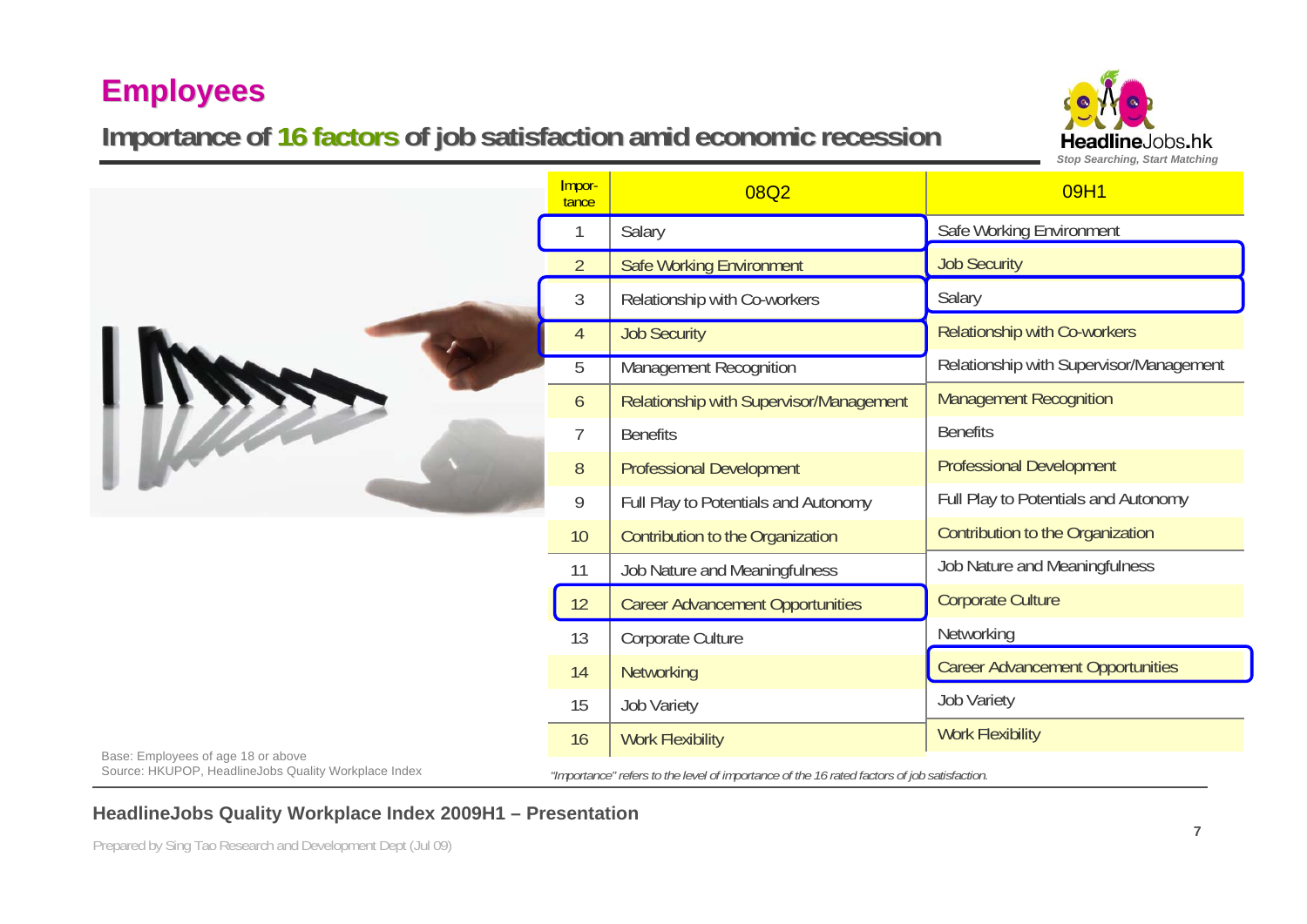#### **Job satisfaction level amid economic recession Job satisfaction level amid economic recession**







Base: Employees of age 18 or above Source: HKUPOP, HeadlineJobs Quality Workplace Index

*"Satisfied" refers to the percentage of respondents who were very satisfied or quite satisfied with their current post of work. "Dissatisfied" refers to the percentage of respondents who were not quite satisfied or not satisfied at all with their current post of work.*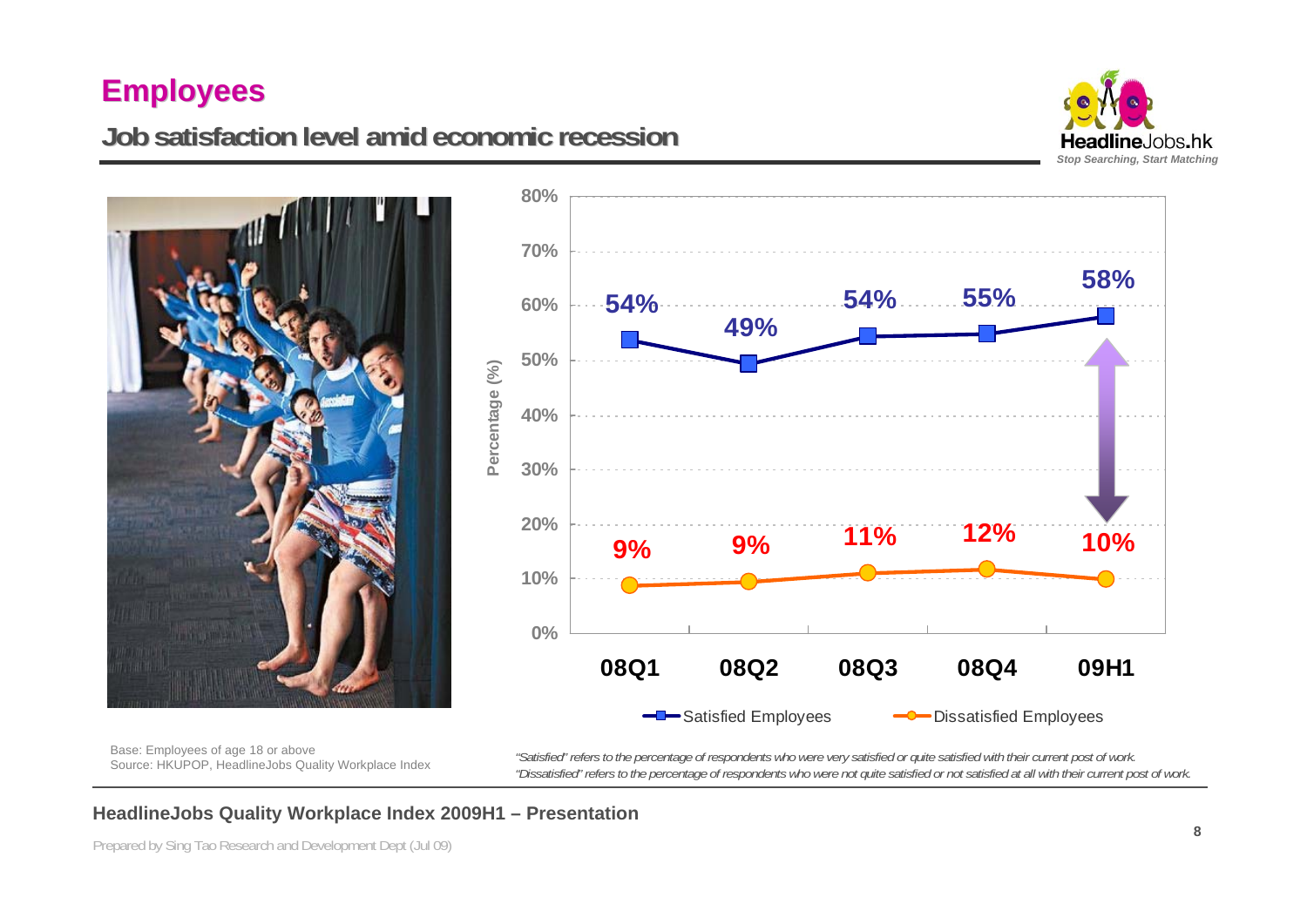## **Layoff or salary reduction to mitigate downturn? or salary reduction to mitigate downturn?**





*In face of poor economy, would you rather see your* **company <u>lay off some staffs</u>** or reduce salary for all?

|                         | <b>Employees</b> |
|-------------------------|------------------|
| <b>Layoff</b>           | 17%              |
| <b>Salary reduction</b> | <b>79%</b>       |
| Don't know              | <b>4%</b>        |

Base: Employees of age 18 or above Source: HKUPOP, HeadlineJobs Quality Workplace Index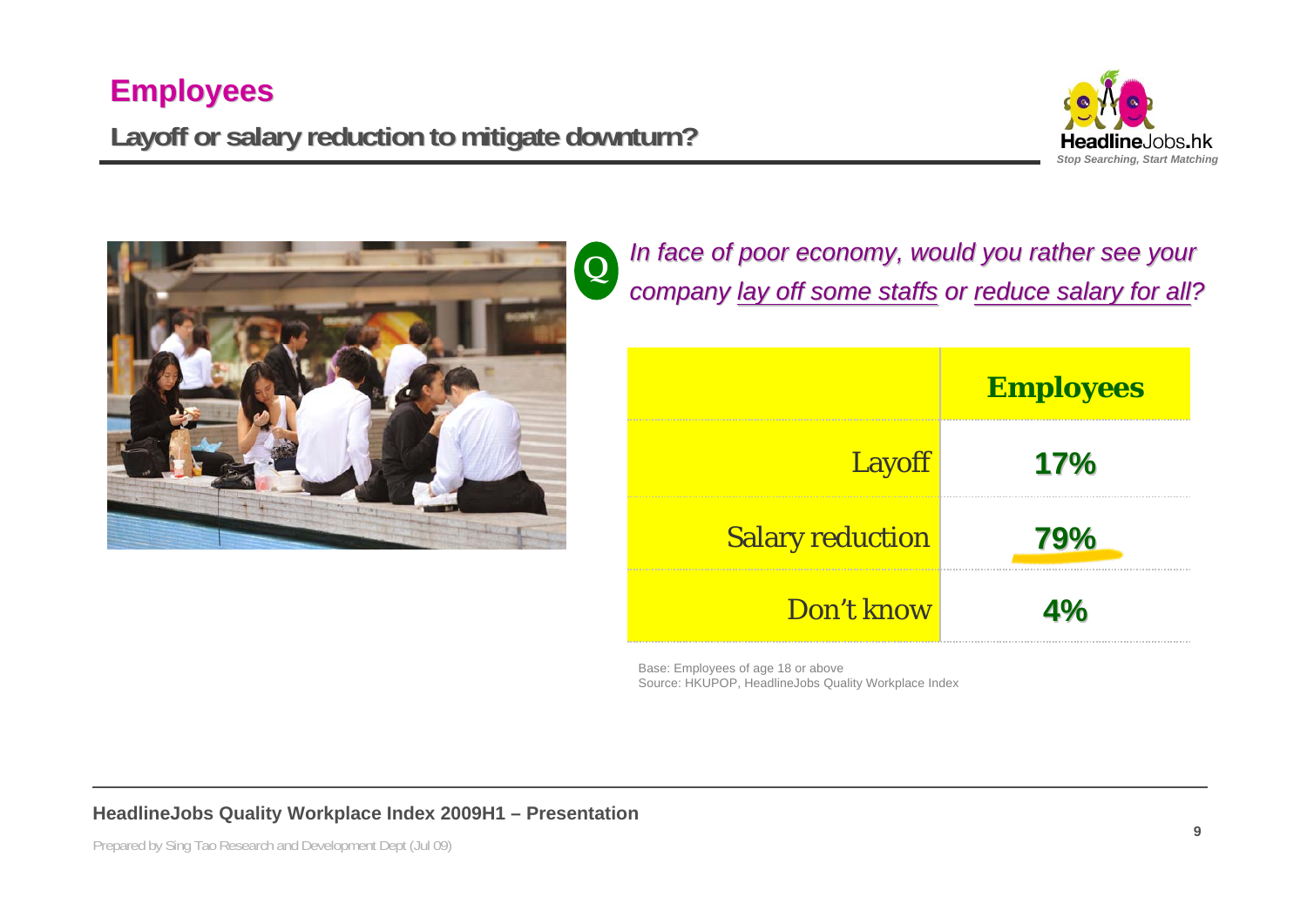#### **Work stress amid economic recession Work stress amid economic recession**





*Has your job become more stressful, less stressful or remained remained unchanged unchanged amid the global economic tsunami? amid the global economic tsunami?* **Q**

|                       | <b>Employees</b> |  |  |
|-----------------------|------------------|--|--|
| <b>More stressful</b> | 43%              |  |  |
| <b>Unchanged</b>      | 54%              |  |  |
| <b>Less stressful</b> | 3%               |  |  |

Base: Employees of age 18 or above Source: HKUPOP, HeadlineJobs Quality Workplace Index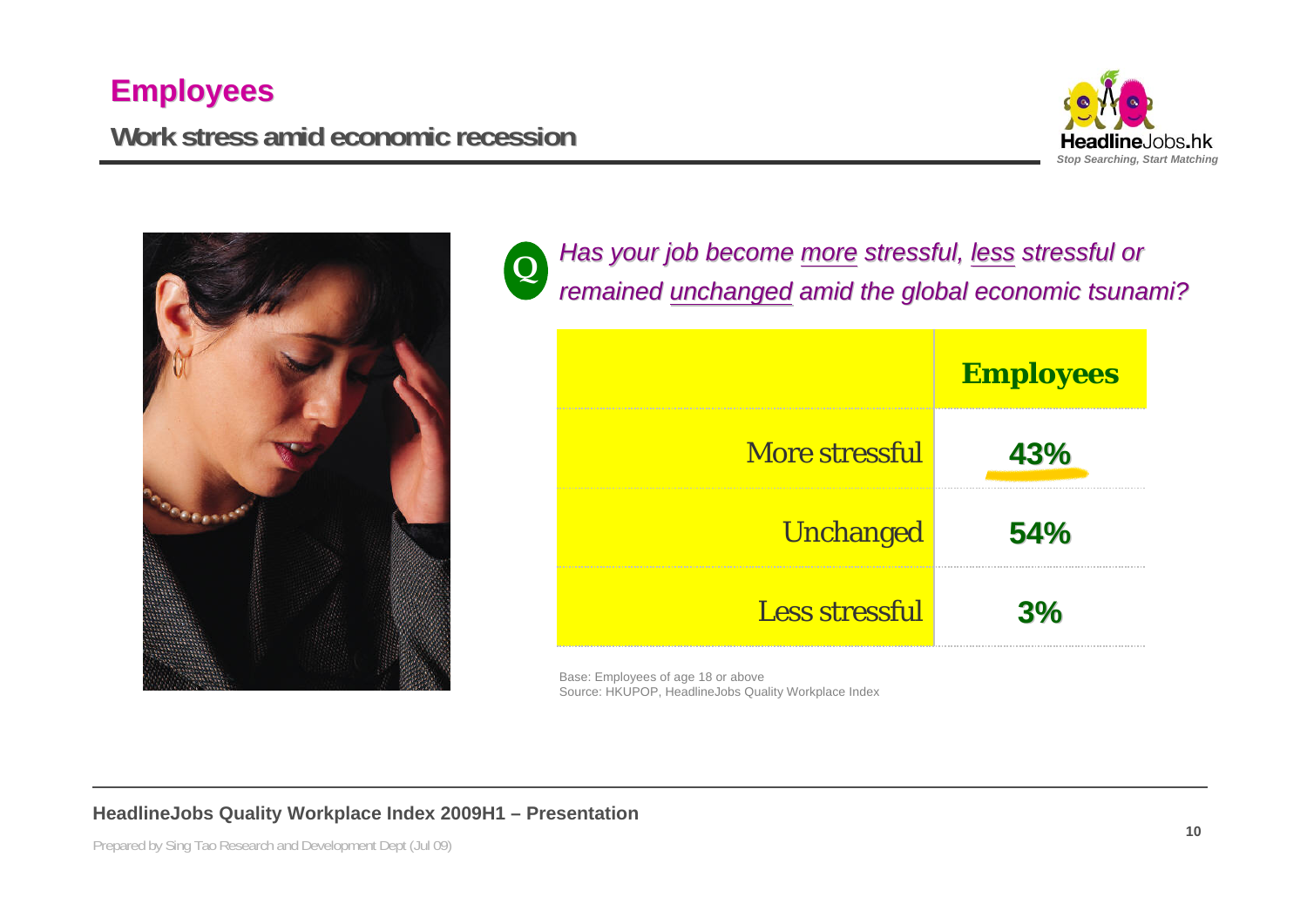**Work stress by job position amid economic recession** 





Source: HKUPOP, Headline Jobs Quality Workplace Index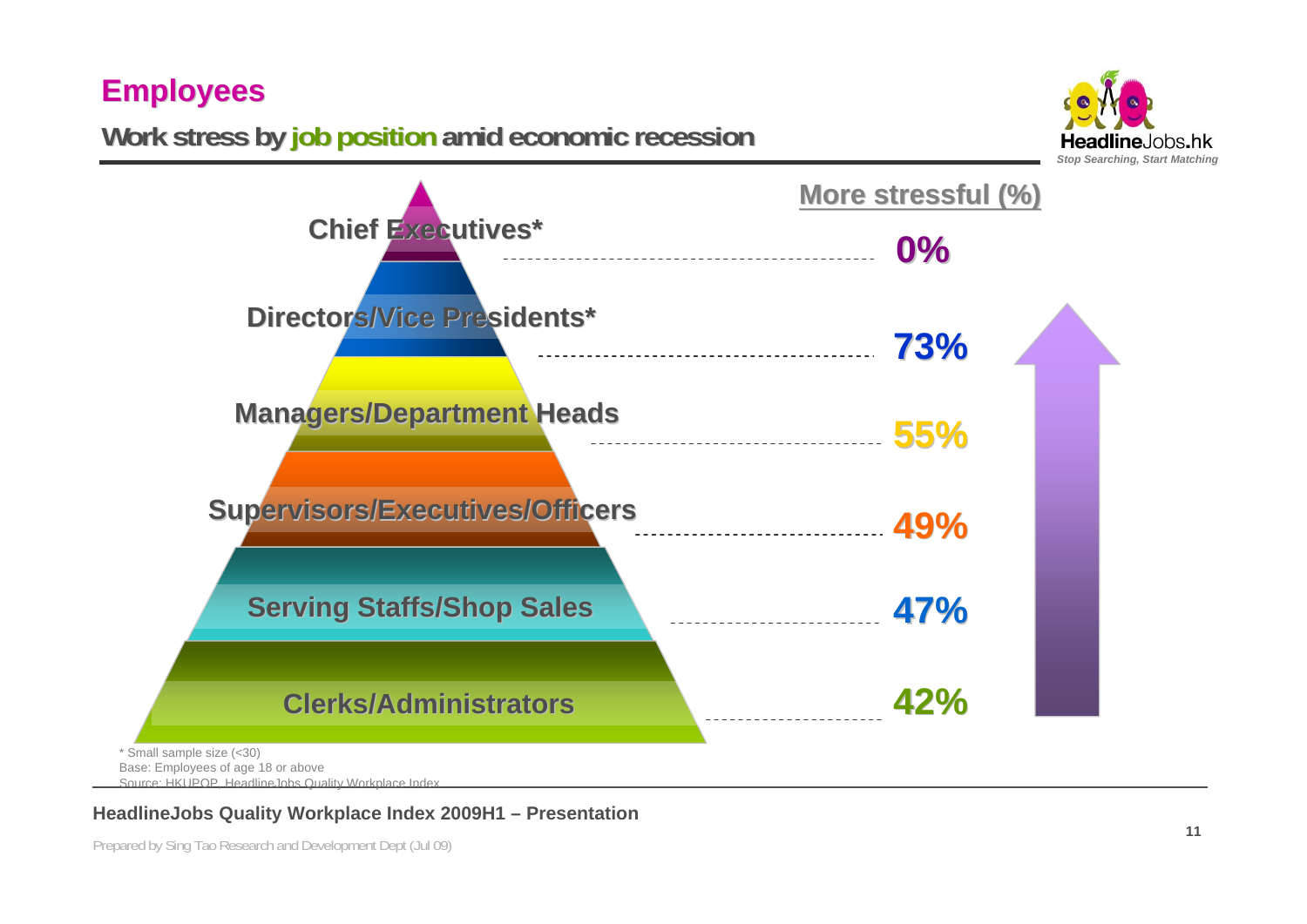## **Work stress by Work stress by demographic groups demographic groups amid economic recession amid economic recession**





\* Small sample size (<30) Target: Employees of age 18 or above Source: HKUPOP, HeadlineJobs Quality Workplace Index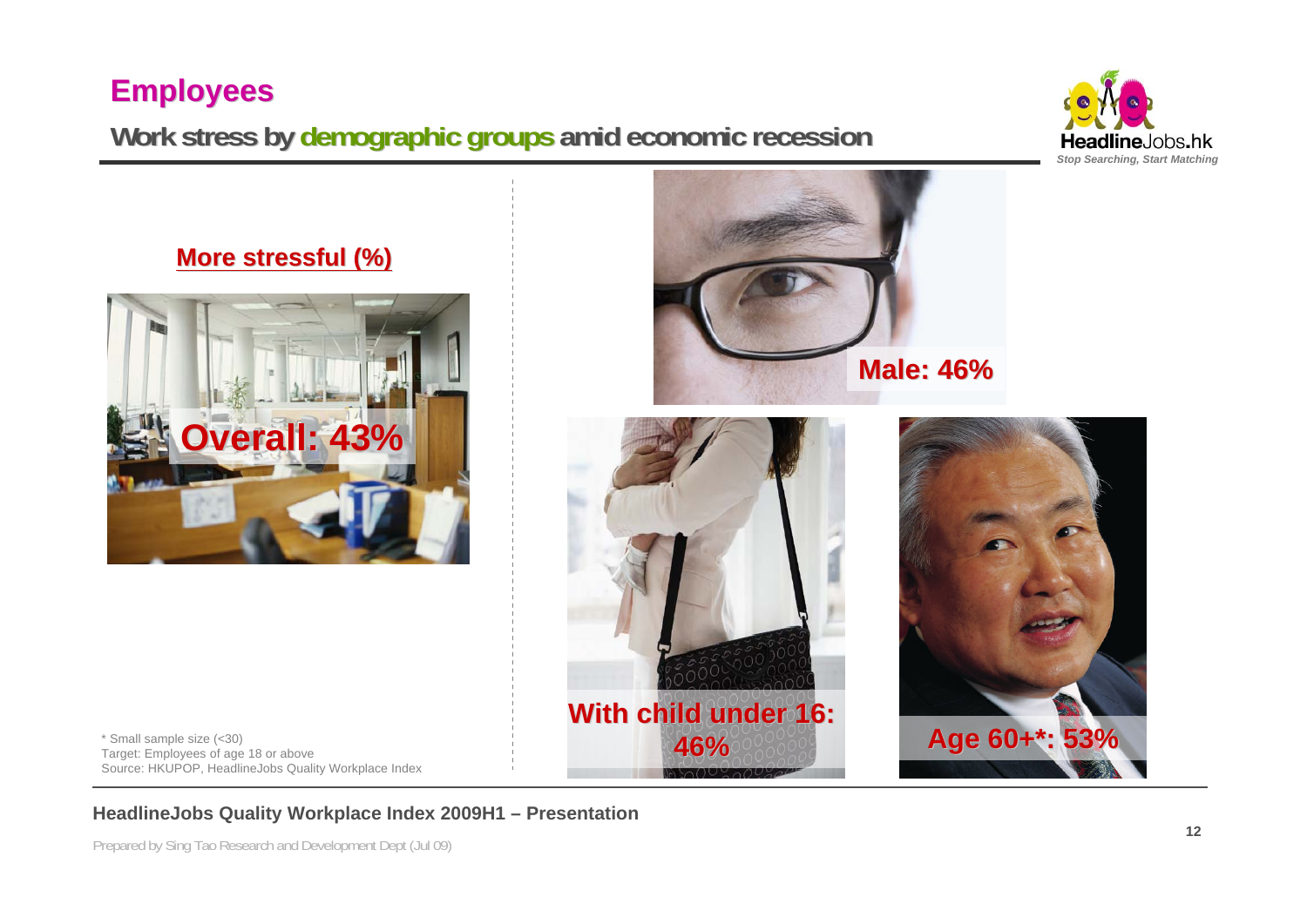#### **Work stress by industry amid economic recession**



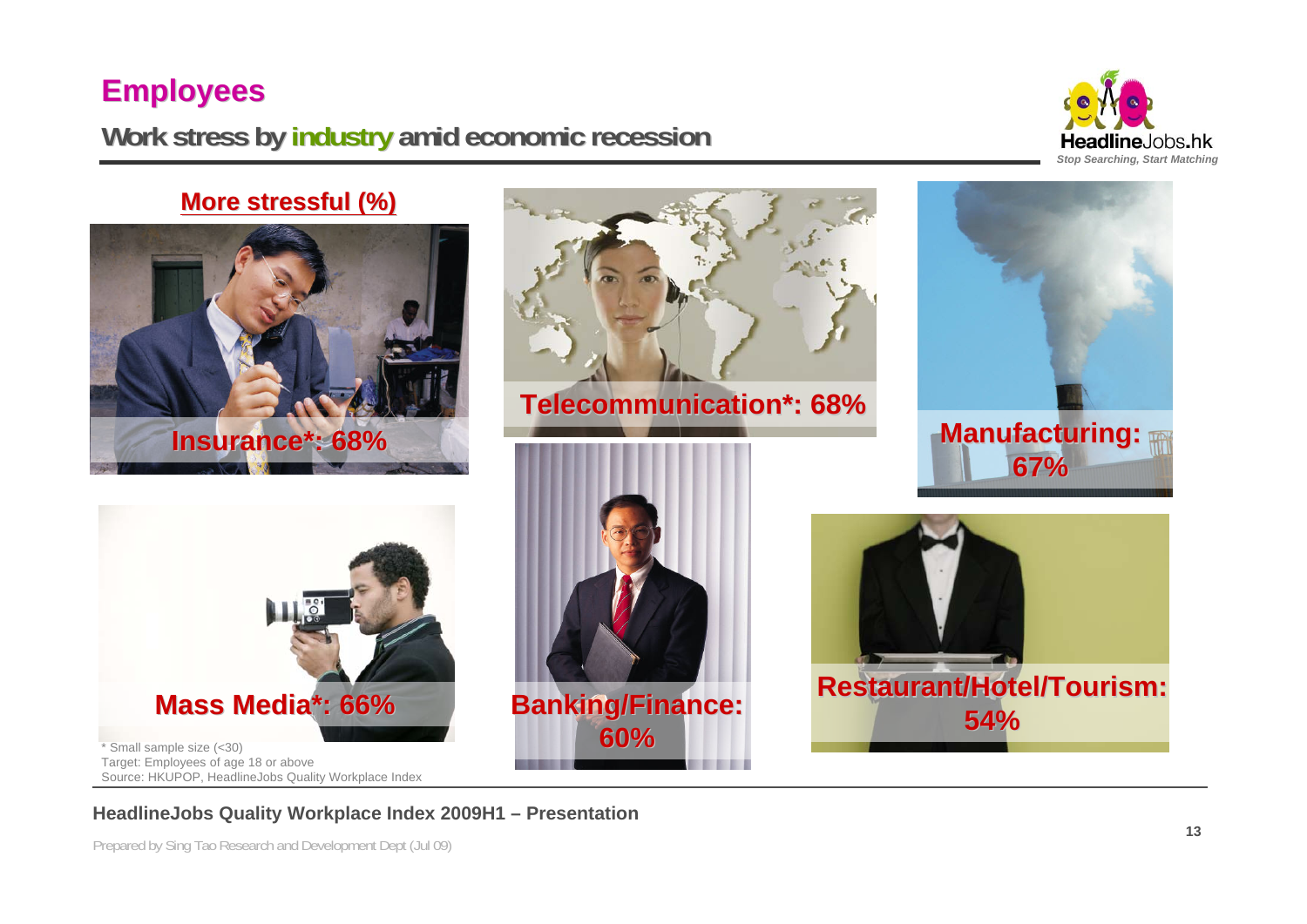**Cause of increased work stress amid economic recession Cause of increased work stress amid economic recession**





Base: Employees who became more stressful *amid the global economic tsunami*

Target: Employees of age 18 or above Source: HKUPOP, HeadlineJobs Quality Workplace Index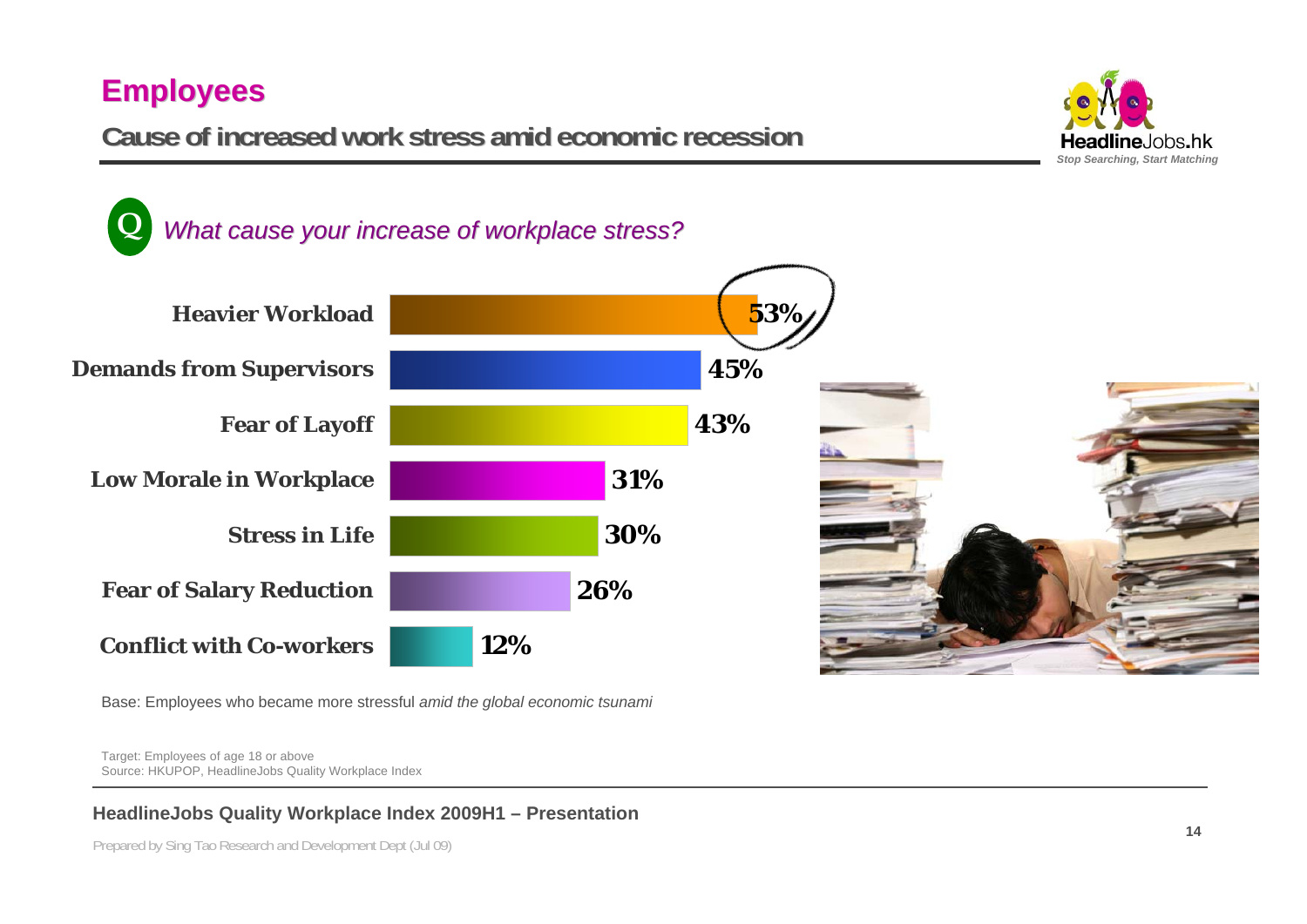

## **Survey Findings on Active Job Active Job-seekers seekers(HeadlineJobs HeadlineJobs Visitors) Visitors)**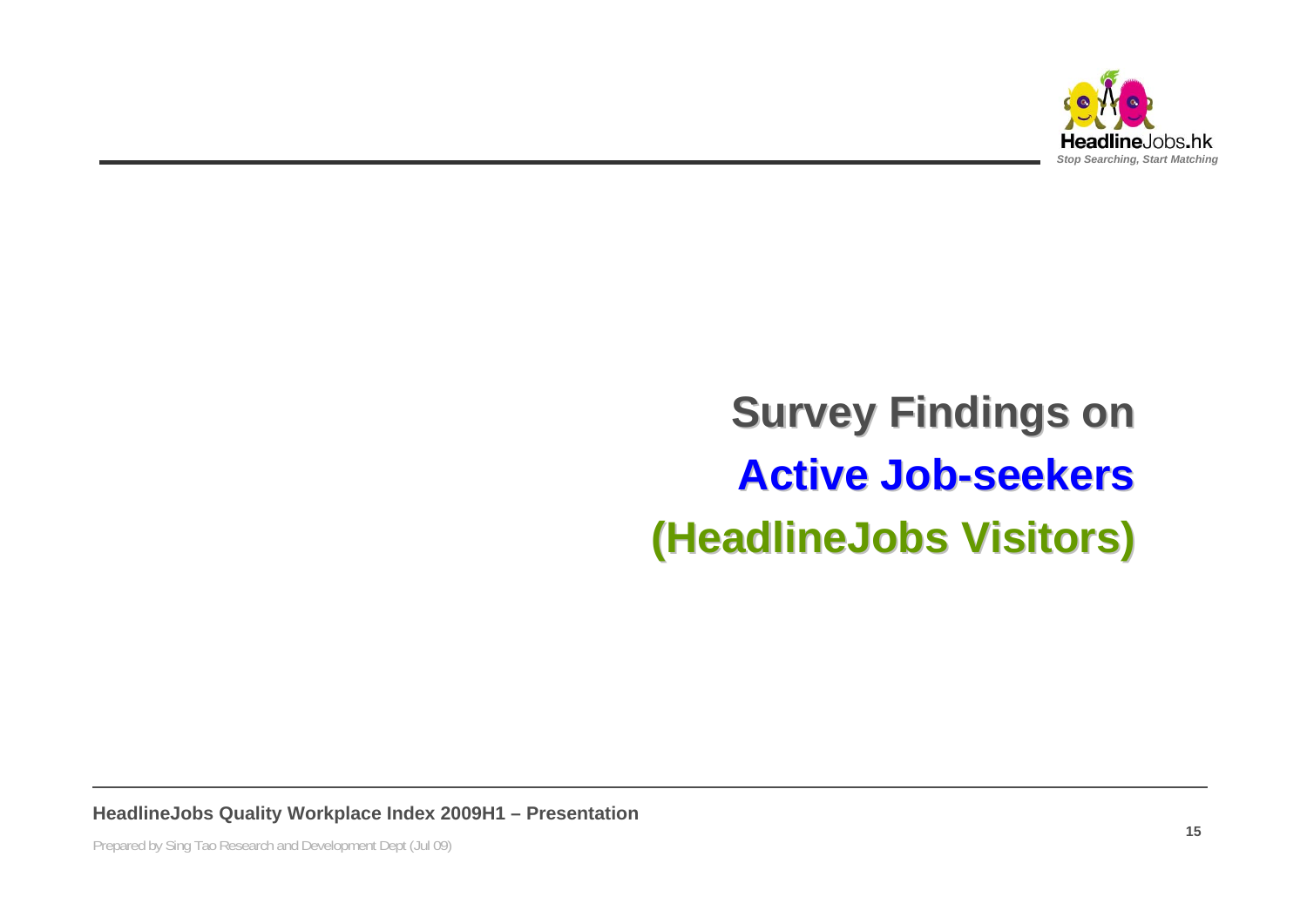## **HeadlineJobs HeadlineJobs Visitors (active job Visitors (active job-seekers) seekers)**

**Job satisfaction level amid economic recession Job satisfaction level amid economic recession**







Source1: HeadlineJobs visitors, HeadlineJobs Online Quality Workplace Index Source2: Employees of age 18 or above, HKUPOP, HeadlineJobs Quality Workplace Index

*"% Satisfied" refers to the percentage of respondents who were very satisfied or quite satisfied with their current post of work.*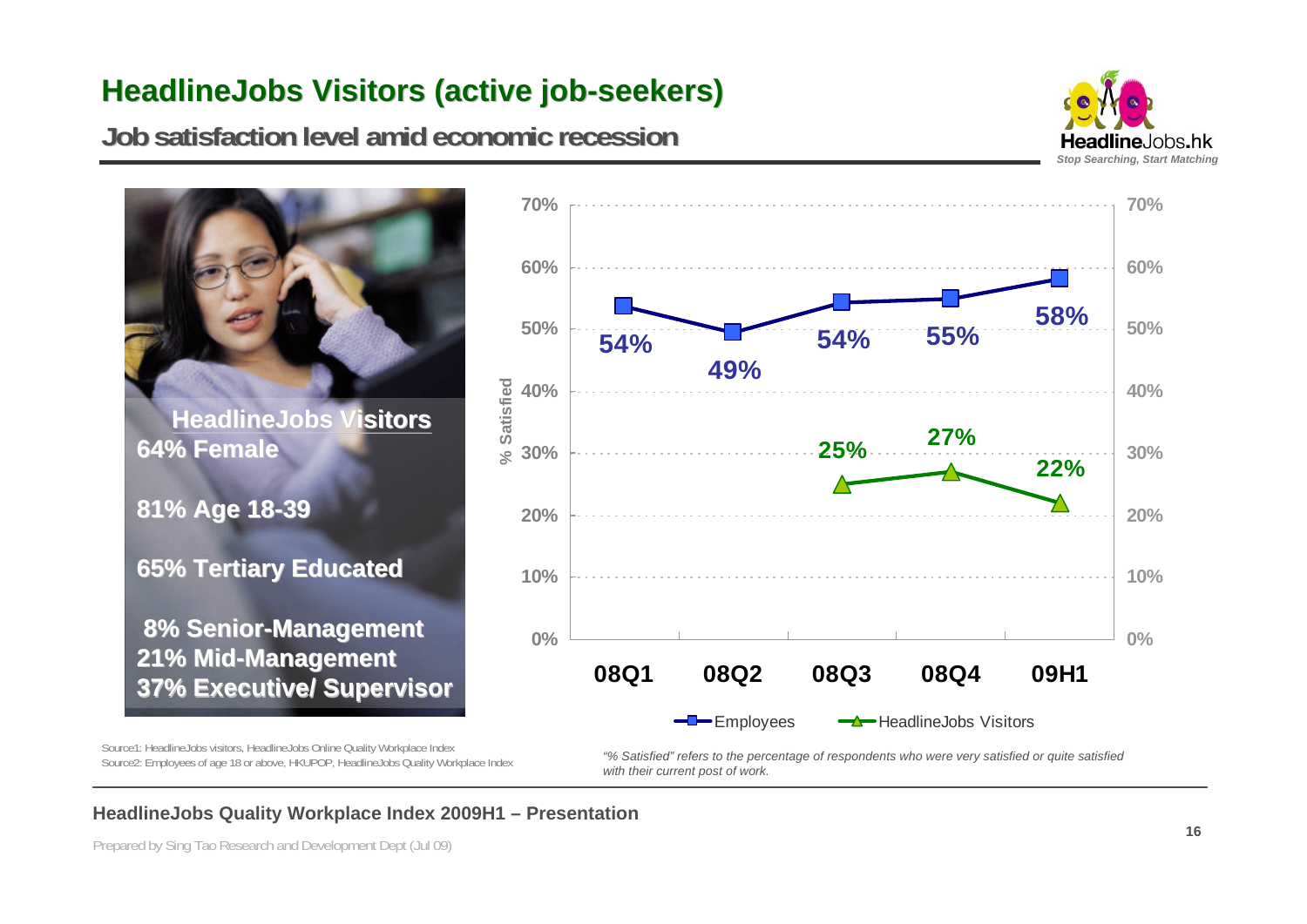### **HeadlineJobs HeadlineJobs Visitors (active job Visitors (active job-seekers) seekers)**

**Importance of 16 factors of job satisfaction amid economic recession** 





| * Same ranking                                                                      |
|-------------------------------------------------------------------------------------|
| Source1: Headline Jobs visitors, Headline Jobs Online Quality Workplace Index       |
| Source2: Employees of age 18 or above, HKUPOP, HeadlineJobs Quality Workplace Index |

|                                                                                                                                                                    |                |                                          | Stop Searching, Start Matcl                                                                 |
|--------------------------------------------------------------------------------------------------------------------------------------------------------------------|----------------|------------------------------------------|---------------------------------------------------------------------------------------------|
|                                                                                                                                                                    | Impor<br>tance | Employee                                 | <b>HeadlineJobs Visitors</b>                                                                |
|                                                                                                                                                                    | 1              | Safe Working Environment                 | Salary                                                                                      |
|                                                                                                                                                                    | $\overline{2}$ | <b>Job Security</b>                      | <b>Job Security</b>                                                                         |
|                                                                                                                                                                    | 3              | Salary                                   | Relationship with Supervisor/ Management                                                    |
|                                                                                                                                                                    | $\overline{4}$ | <b>Relationship with Coworker</b>        | Benefits*                                                                                   |
|                                                                                                                                                                    | 5              | Relationship with Supervisor/ Management | Management Recognition*                                                                     |
|                                                                                                                                                                    | 6              | <b>Management Recognition</b>            | <b>Relationship with Coworker</b>                                                           |
| <b>HeadlineJobs Visitors</b><br>64% Female                                                                                                                         | $\overline{7}$ | <b>Benefits</b>                          | <b>Career Advancement Opportunities</b>                                                     |
|                                                                                                                                                                    | $8\,$          | <b>Professional Development</b>          | <b>Professional Development</b>                                                             |
|                                                                                                                                                                    | 9              | Full play to Potentials and Autonomy     | Safe Working Environment                                                                    |
| % Age 18-39                                                                                                                                                        | 10             | Contribution to the Organization         | Full play to Potentials and Autonomy                                                        |
| <b>Tertiary Educated</b><br>$65\%$                                                                                                                                 | 11             | Job Nature & Meaningfulness              | Job Nature & Meaningfulness                                                                 |
|                                                                                                                                                                    |                | <b>Corporate Culture</b>                 | Contribution to the Organization                                                            |
| 8% Senior-Management                                                                                                                                               | 13             | Networking                               | Corporate Culture                                                                           |
| 21% Mid-Management                                                                                                                                                 | 14             | <b>Career Advancement Opportunities</b>  | Networking                                                                                  |
| 37% Executive/ Supervisor                                                                                                                                          | 15             | Job Variety                              | Job Variety                                                                                 |
| * Same ranking                                                                                                                                                     | 16             | <b>Work Flexibility</b>                  | <b>Work Flexibility</b>                                                                     |
| Source1: HeadlineJobs visitors, HeadlineJobs Online Quality Workplace Index<br>Source2: Employees of age 18 or above, HKUPOP, HeadlineJobs Quality Workplace Index |                |                                          | "Importance" refers to the level of importance of the 16 rated factors to job satisfaction. |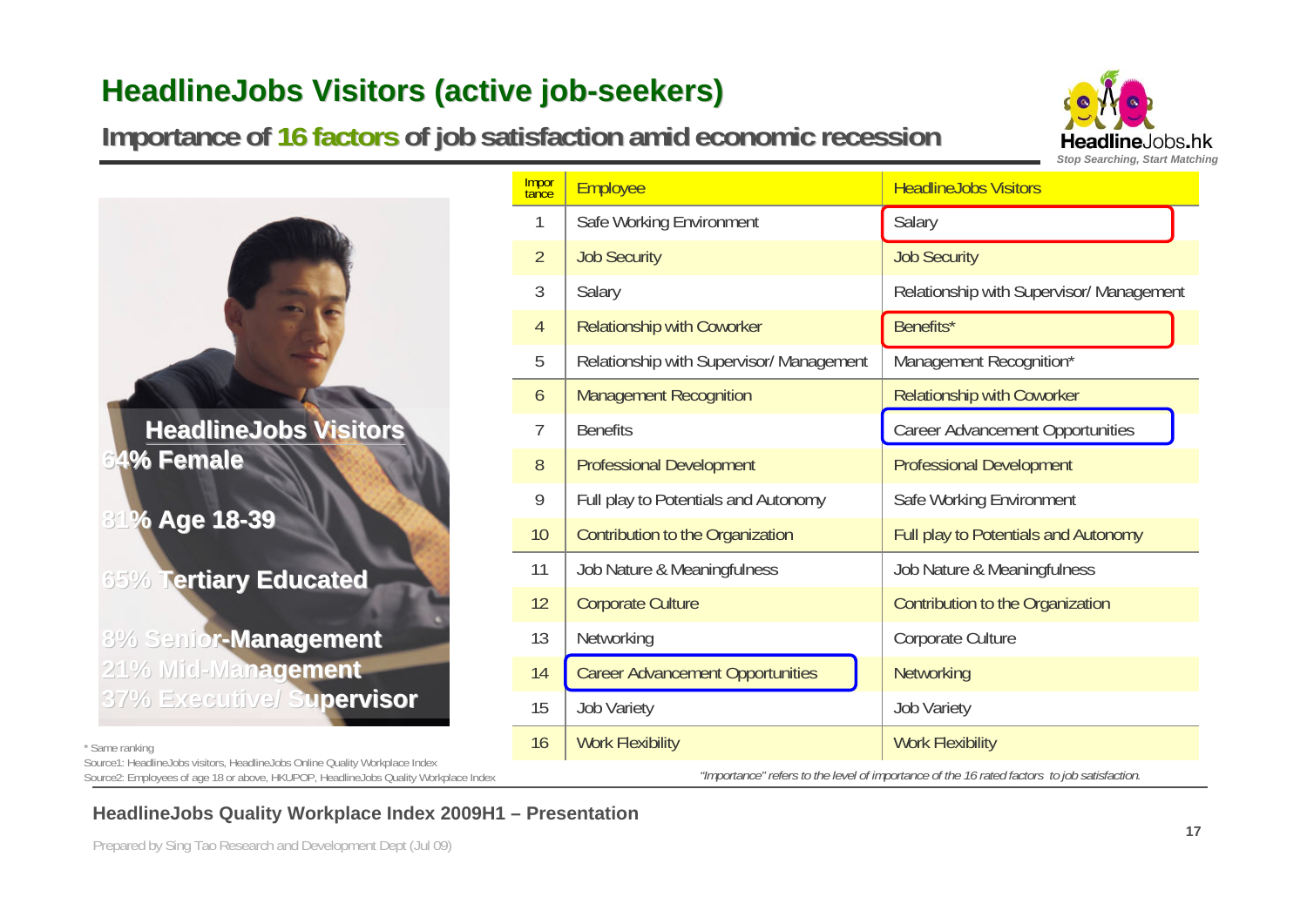#### **HeadlineJobs HeadlineJobs Visitors (active job Visitors (active job-seekers) seekers)**

**Q**

**Work stress amid economic recession Work stress amid economic recession**





Source1: HeadlineJobs visitors, HeadlineJobs Online Quality Workplace Index Source2: Employees of age 18 or above, HKUPOP, HeadlineJobs Quality Workplace Index *Has your job become more stressful, less stressful or remained remained unchanged unchanged amid the global economic tsunami? amid the global economic tsunami?*

|                       | <b>Employees</b> | <b>HeadlineJobs</b><br><b>Visitors</b> |
|-----------------------|------------------|----------------------------------------|
| <b>More stressful</b> | 43%              | 58%                                    |
| <b>Unchanged</b>      | 54%              | 29%                                    |
| <b>Less stressful</b> | 3%               | 7%                                     |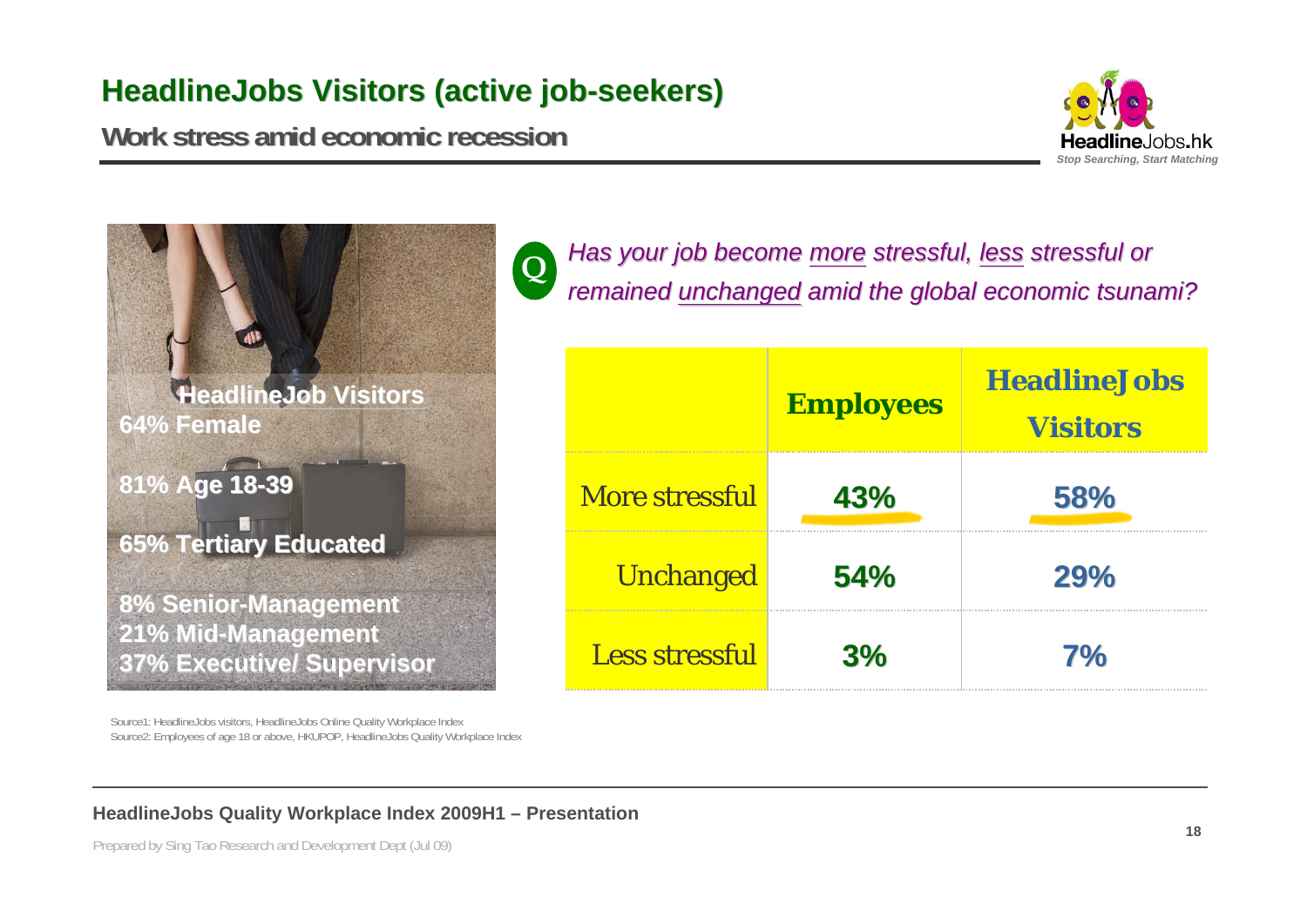

## **Survey Findings on Employers Employers**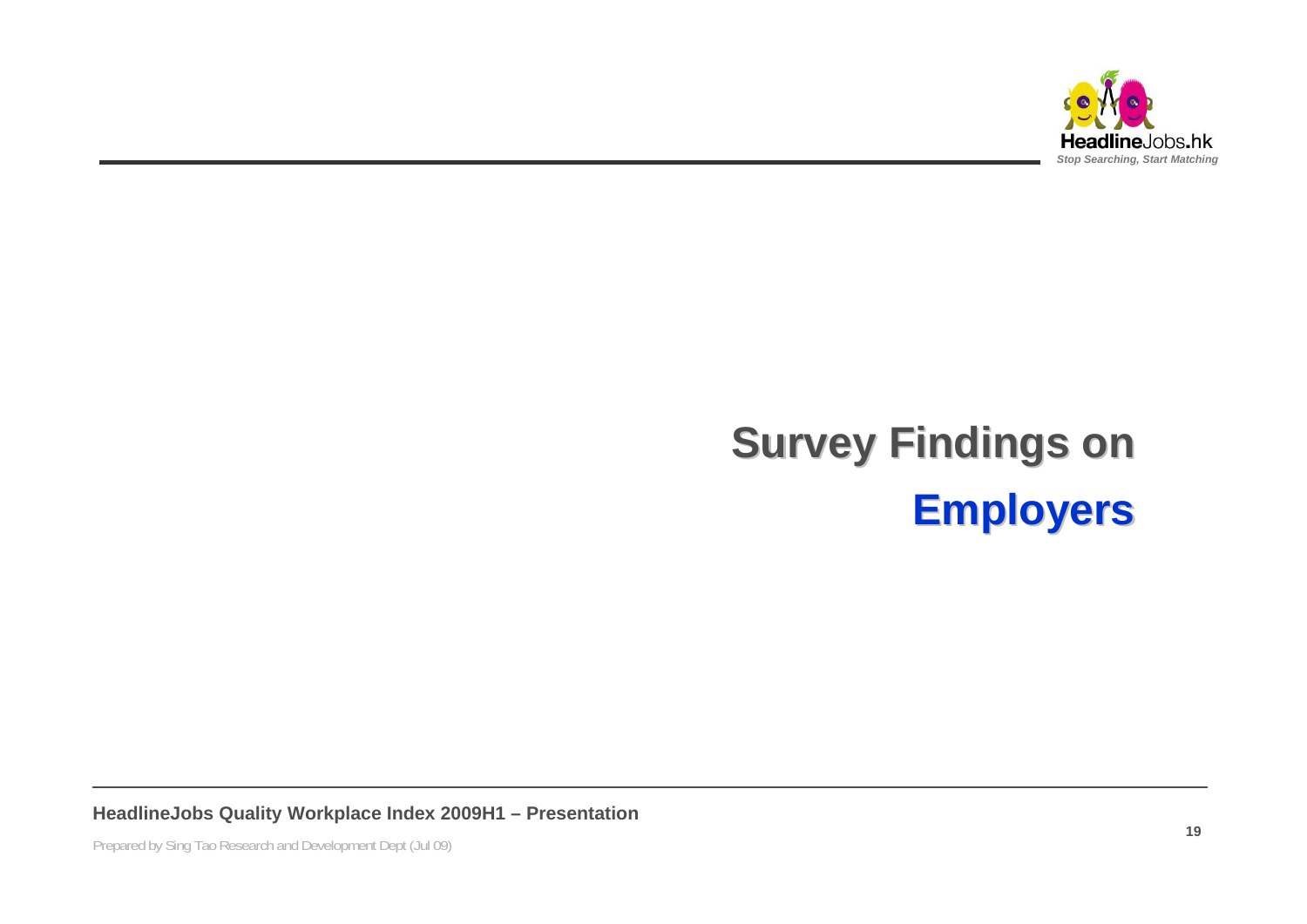#### **Employers Employers**

## **Perceived employees Perceived employees' job satisfaction amid economic recession job satisfaction amid economic recession**



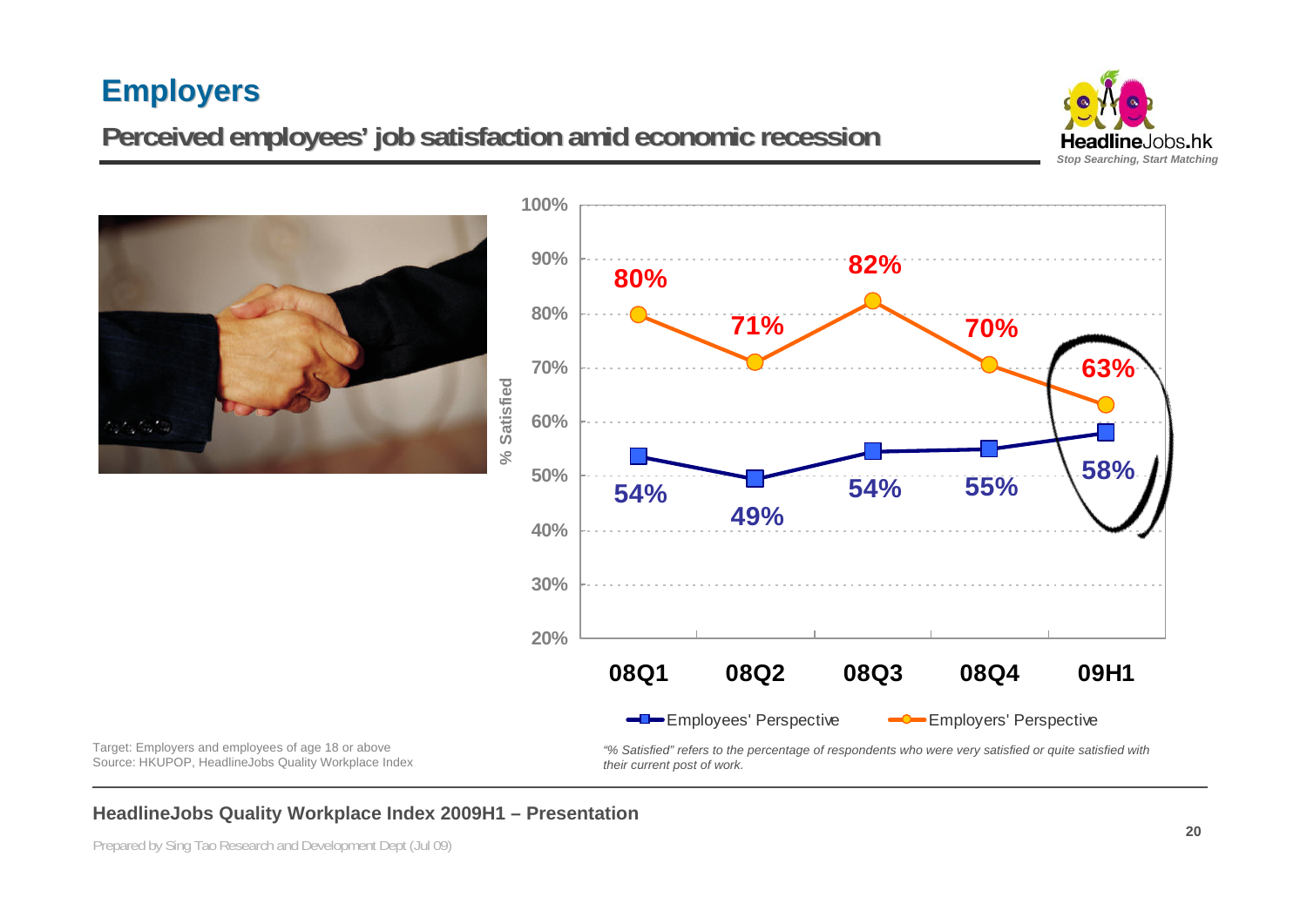#### **Employers Employers**

#### **Work stress amid economic recession Work stress amid economic recession**





\* Small sample size (<30) Target: Employers and employees of age 18 or above Source: HKUPOP, HeadlineJobs Quality Workplace Index

*Has your job become more stressful, less stressful or remained remained unchanged unchanged amid the global economic tsunami? amid the global economic tsunami?* **Q**

|                       | <b>Employees</b> Employers                                                                                 |     |  |  |  |
|-----------------------|------------------------------------------------------------------------------------------------------------|-----|--|--|--|
| <b>More stressful</b> | 43%                                                                                                        | 62% |  |  |  |
| <b>Unchanged</b>      | 54%                                                                                                        | 35% |  |  |  |
| <b>Less stressful</b> | 3%                                                                                                         | 4%  |  |  |  |
|                       | <b>Causes of increased work stress*</b><br>35% Fear of layoff<br>32% Workload<br><b>32% Stress in life</b> |     |  |  |  |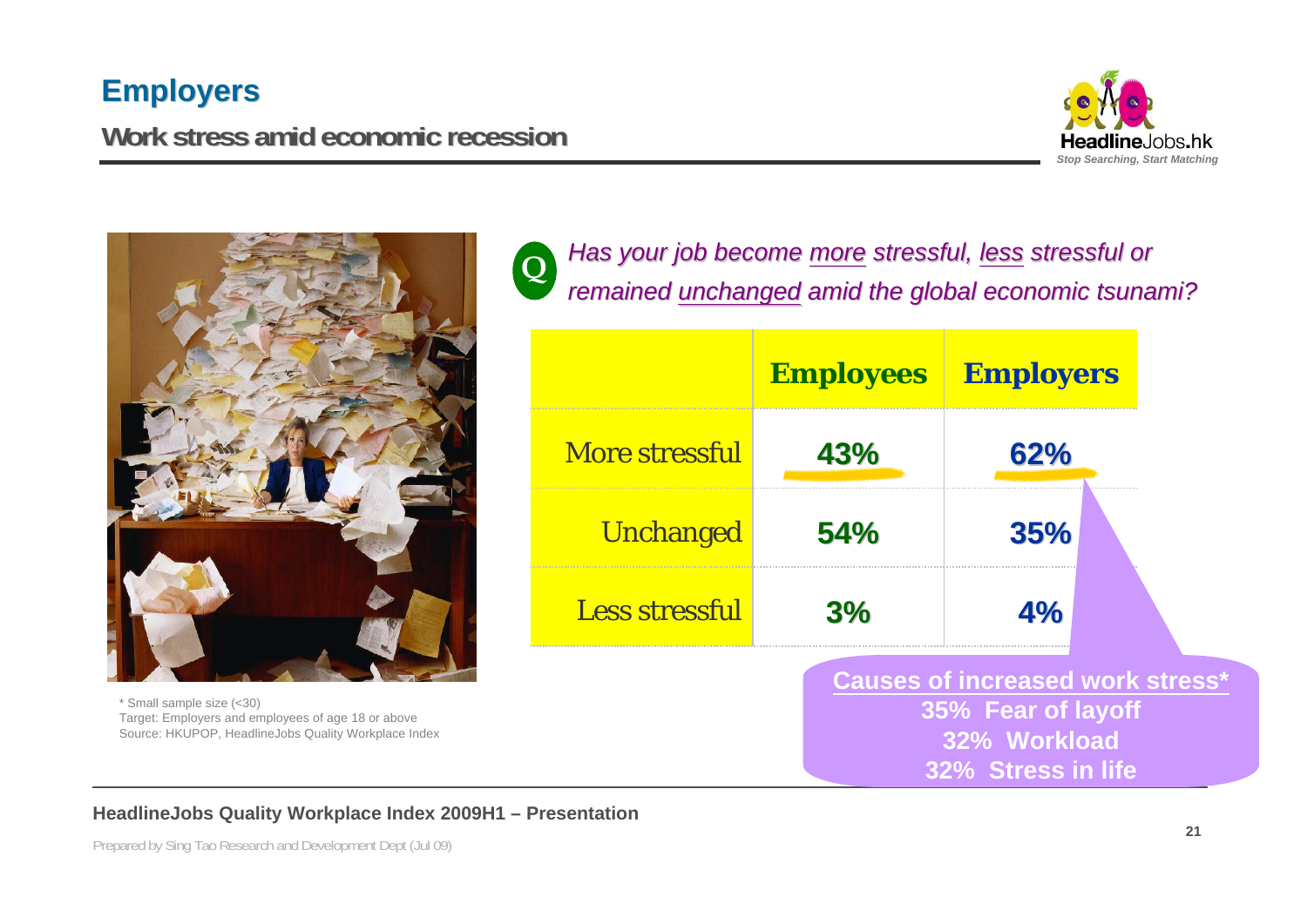

- • **This quality workplace index reflects the psychological impact of the current economic situation on employers and employees.**
- • **These figures reflect our workforce's quality of life and have a high reference value. Employers can now better understand the changes in their staff's mentality during the economic downturn.**
- •**This will help them take prompt and appropriate actions to maintain staff morale.**
- • **Employees can also make use of the survey findings to fine tune their expectations and attitudes.**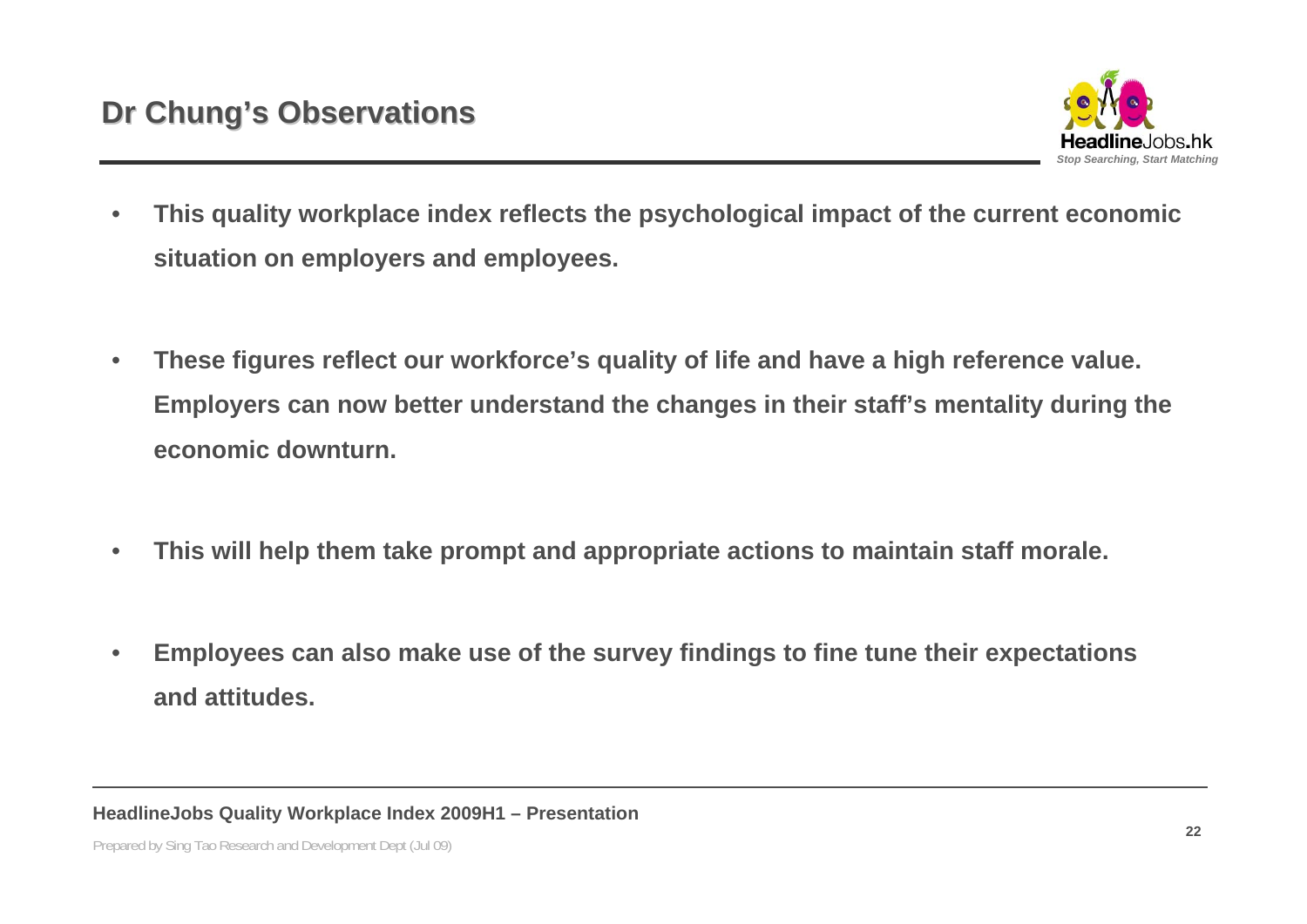

## **Q&A**